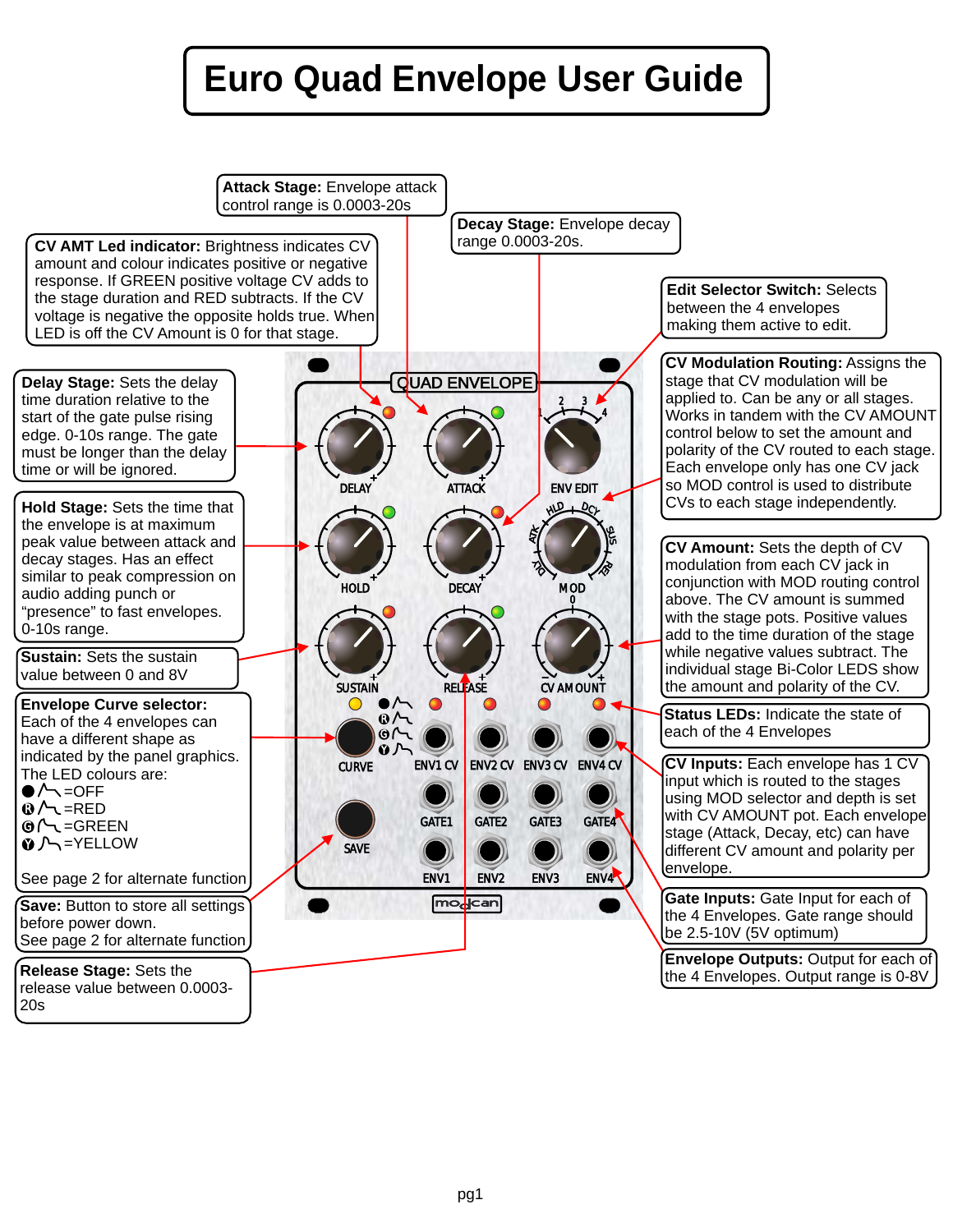#### **Button Switch Functions**

Curve Switch: The Curve Switch has 4 options to change the shape of the envelope stages to various combinations of linear, exponential and log curves. These can be useful for changing the way the sound fades to silence or when creating percussive sounds that need snappy attacks etc. Each of the 4 Envelopes can have its own curve setting and the selection is saved when SAVE is initiated. The **Curve** Button has a secondary function. ON powering up the module hold the **Curve** button in for 2 seconds approx and the module will switch to **POLY MODE** (see below). If you want to stay in this mode as default then do a **SAVE**. To revert back to Normal Mode do the same button depress on power up and it will switch back to Normal mode. Again do a save to make this the default.

**Normal Mode vs Poly Mode:** In Normal mode each Envelope has independent settings for stage durations, CV routings and envelope curves. In Poly Mode Channel 1 or Envelope 1 sets the values for all envelopes including stage durations, curves and CV Routings. The CV input jack on channel 1 applies to all envelopes. The gates remain independent for each envelope but all the envelope parameters are set by channel 1. The Poly Mode is for those occasions where the user wants to have the same settings for all the envelopes in case of a polyphonic setup with 4 channels of gates and wants the envelopes to respond in the same way. Typically the user will be in Normal mode for standard Monophonic use.

**SAVE:** A short tap on the SAVE button will store all settings of the Quad Envelope so that when powered off will retain those values. The secondary function for this button is as a **Factory Reset**. ON powering up the module depress and hold the **SAVE** button in for 2 seconds approx and the module will revert to factory settings with all modulation **CV Amounts** set to 0 and envelope durations set to default values.

#### **CV Modulation**

**CV Modulation Routing (MOD):** Assigns the stage that CV modulation will be applied to. Can be any or all stages simultaneously within one envelope. Works in tandem with the **CV AMOUNT** control that sets the amount and polarity of the CV routed to each stage. Each envelope only has one CV jack so **MOD** control is used to distribute CVs to each stage independently. Select the routing destination with the **MOD** control first (i.e. Attack, Decay, Sustain etc.) before adjusting the **CV Amount**. The LEDs mounted next to each Envelope stage knob indicate the amount of modulation by their brightness and colour. The brighter the LED the greater the CV amount. Green LED indicates a positive amount which will result in a lengthening of the time duration of the stage or in the case of Sustain increase the level, while a RED Led indicates a negative amount which will shorten or decrease the stage duration or reduce the Sustain level. The amount that the CV adds or subtracts is added together with the stage knob setting so for example if the Attack knob is set to 0 subtracting (RED LED) will have no effect as Attack is already set to it's minimum value. Positive (GREEN LED) will make the Attack longer though in this example. When modulation LEDs are **OFF** the **CV Amount** is zero or off for that stage**.** Start with modulating one stage at a time till you get a handle on how this works as it can get quite complex with all stages having different modulation amounts and polarities.

#### **Envelope Stage Knobs**

To maximize functions and save on panel space the Quad Envelope uses a "paging" style user interface. Users familiar with the Modcan Quad LFO will easily grasp the similarities between the two modules. The concept is that each of the 4 envelopes share common controls (knobs , switches) which become active for a given envelope by selecting with the ENV EDIT Rotary Switch. Selecting the 1 position for example makes all the knobs and switches become active for ENV1. The knobs use a "Jump" system where the value does not change until the knob is moved and then the value updates to the position of the knob. Switching between envelopes during editing can mean that the position of the knobs does not reflect the values for the active envelope but turning the knob will instantly change the value and override the value that was stored in memory. Some designers prefer a "match" system where the value only changes when the knob position is matched to the value stored in memory but I found that didn't work well for an envelope with too much time spent "hunting" for the match position and felt that an edit should be an immediate change.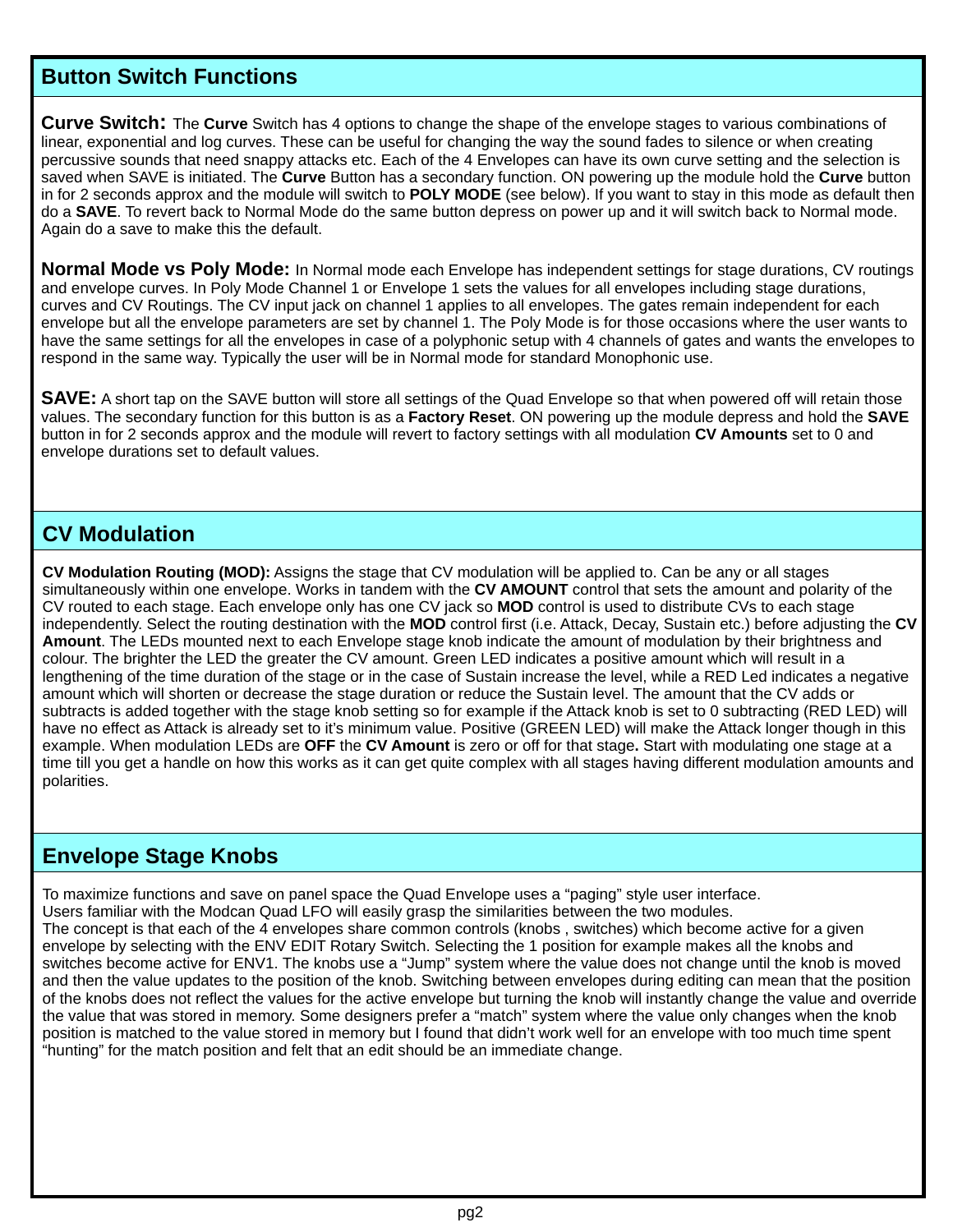# Possible stages for the Envelope



## A Typical Envelope setup



### Same settings as above with Hold added for punch

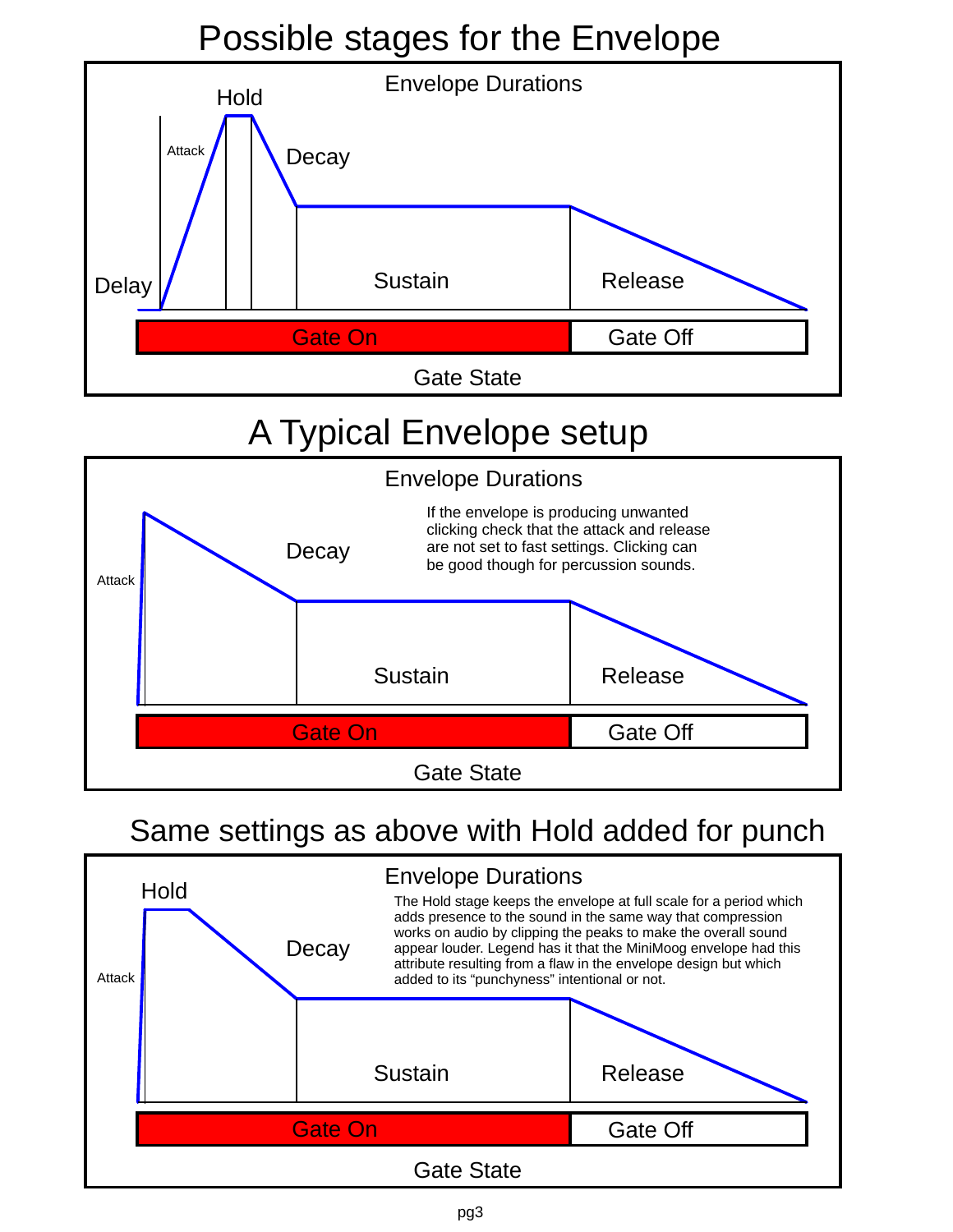The following examples show the importance of picking the right gate length for the situation. The length of the gate plays an important role in how the envelope responds.





### Long Attack with short Gate